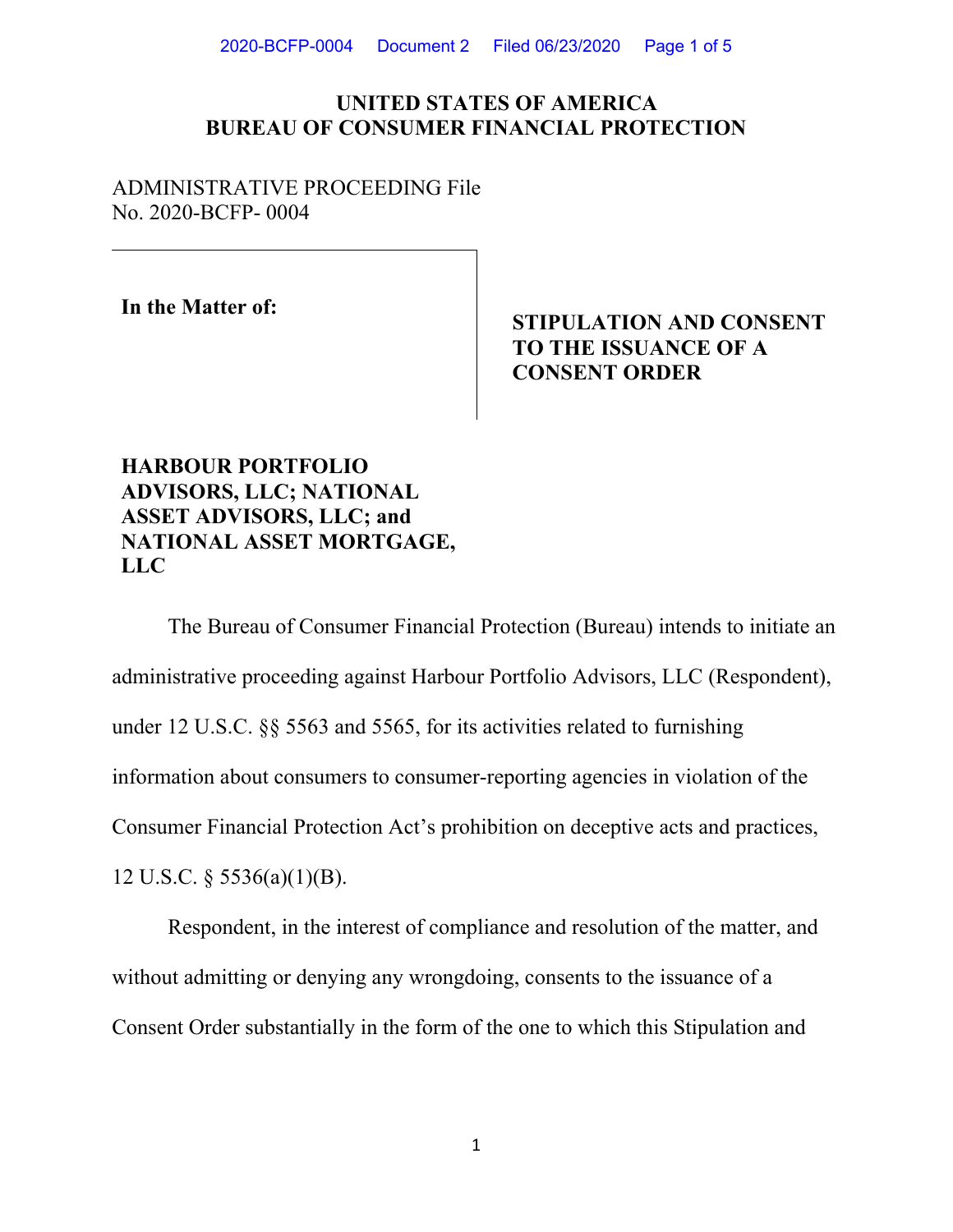Consent to the Issuance of a Consent Order is attached (Consent Order), and which is incorporated by reference.

In consideration of the above premises, Respondent agrees to the following:

### **Jurisdiction**

1. The Bureau has jurisdiction over this matter under §§ 1053 and 1055 of the Consumer Financial Protection Act of 2010 (CFPA), 12 U.S.C. §§ 5563, 5565.

## **Consent**

- 2. Respondent agrees to the issuance of the Consent Order, without admitting or denying any of the findings of fact or conclusions of law, except that Respondent admits the facts necessary to establish the Bureau's jurisdiction over Respondent and the subject matter of this action.
- 3. Respondent agrees that the Consent Order will be deemed an "order issued with the consent of the person concerned" under 12 U.S.C.  $\S$  5563(b)(4), and agrees that the Consent Order will become a final order, effective upon issuance, and will be fully enforceable by the Bureau under 12 U.S.C. §§ 5563(d)(1) and 5565.
- 4. Respondent voluntarily enters into this Stipulation and Consent to the Issuance of a Consent Order.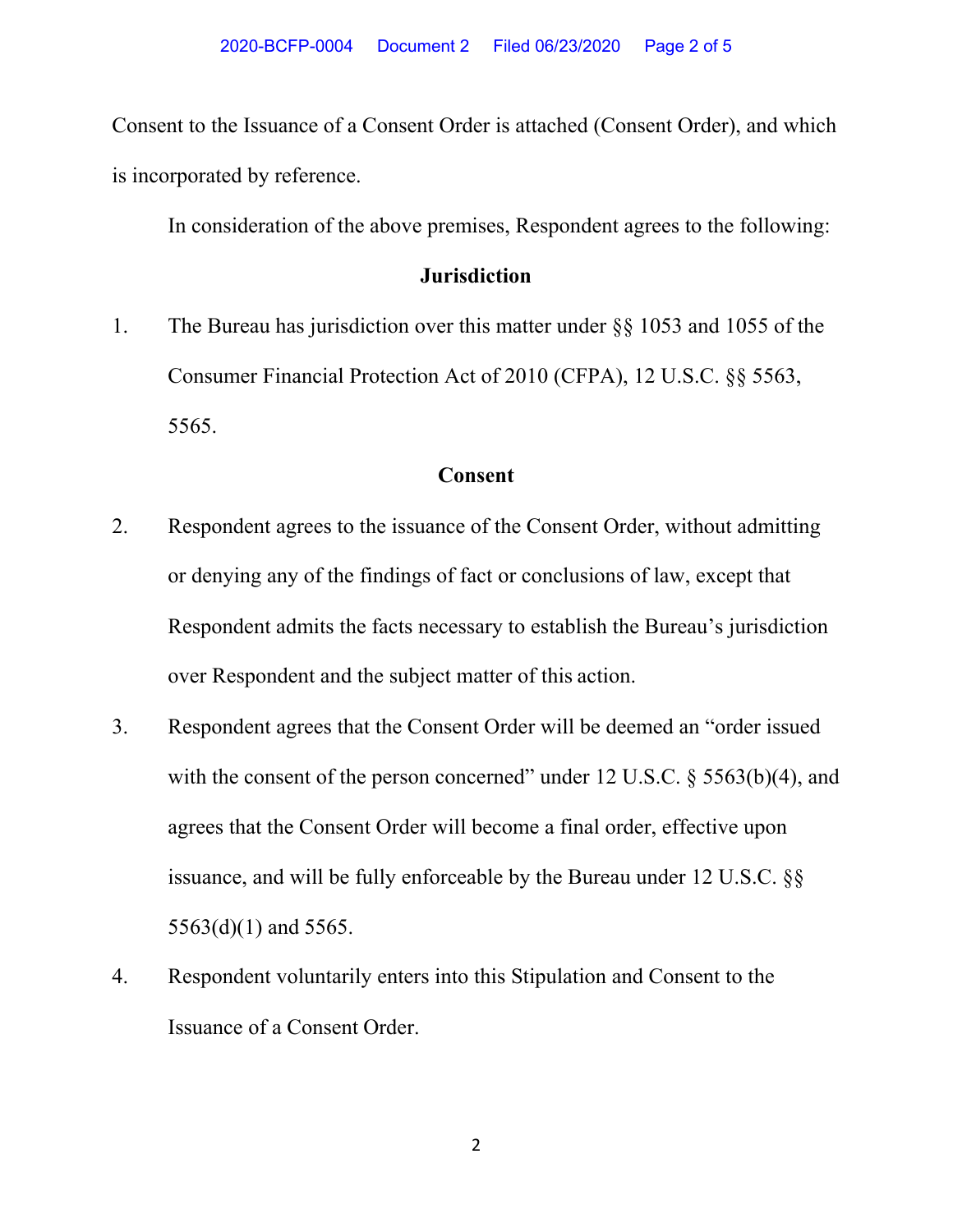- 5. The Consent Order resolves only Respondent's potential liability for law violations that the Bureau asserted or might have asserted based on the practices described in Section IV of the Consent Order, to the extent such practices occurred before the Effective Date and the Bureau knows about them as of the Effective Date. Respondent acknowledges that no promise or representation has been made by the Bureau or any employee, agent, or representative of the Bureau, about any liability outside of this action that may have arisen or may arise from the facts underlying this action or immunity from any such liability.
- 6. Respondent agrees that the facts described in Section IV of the Consent Order will be taken as true and be given collateral estoppel effect, without further proof, in any proceeding before the Bureau to enforce the Consent Order, or in any subsequent civil litigation by the Bureau to enforce the Consent Order or its rights to any payment or monetary judgment under the Consent Order.
- 7. The terms and provisions of this Stipulation and the Consent Order will be binding upon, and inure to the benefit of, the parties hereto and their successors in interest.
- 8. Respondent agrees that the Bureau may present the Consent Order to the Bureau Director for signature and entry without further notice.

3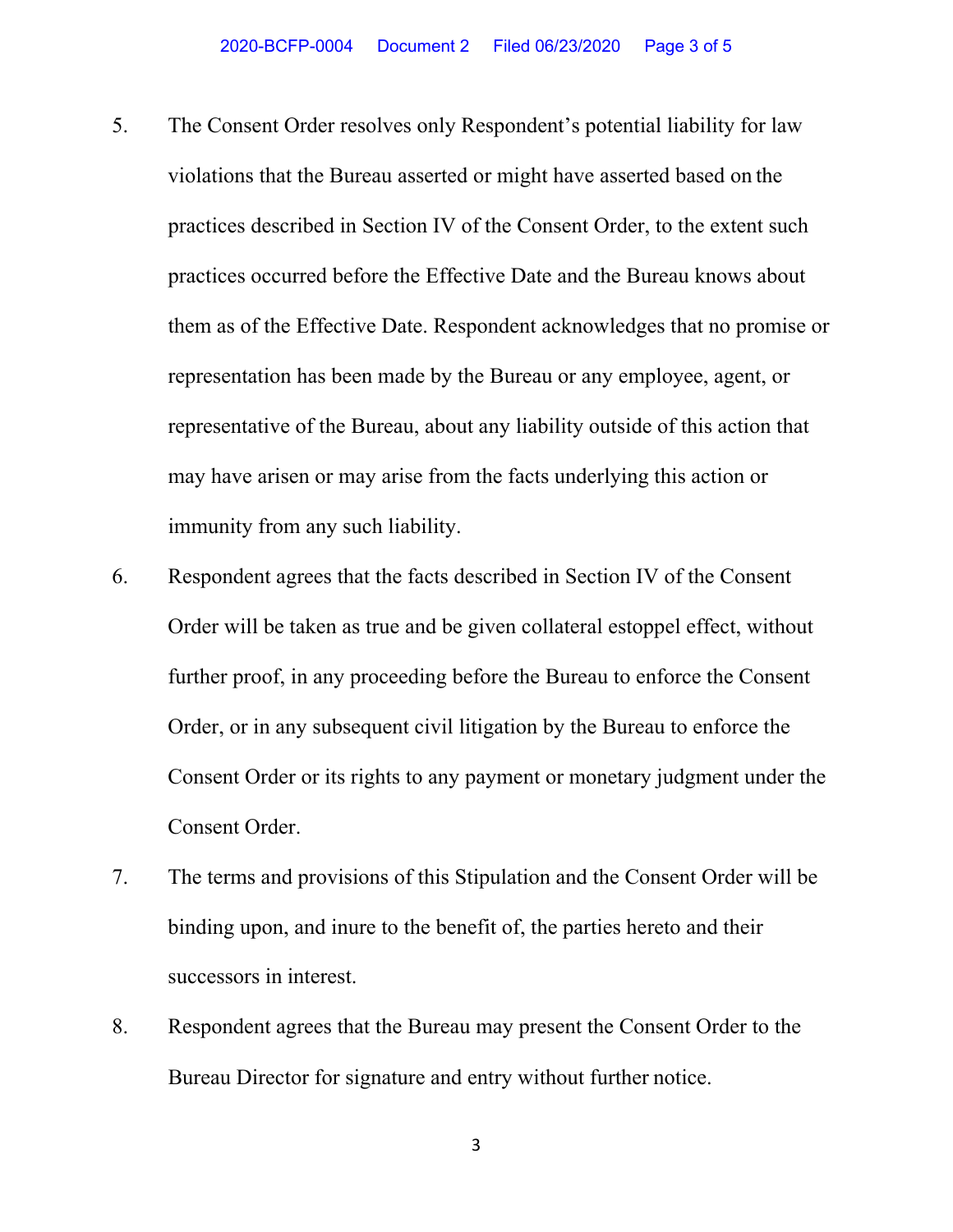#### **Waivers**

- 9. Respondent, by consenting to this Stipulation, waives:
	- a. Any right to service of the Consent Order, and agrees that issuance of the Consent Order will constitute notice to Respondent of its terms and conditions;
	- b. Any objection to the jurisdiction of the Bureau, including, without limitation, under section 1053 of the CFPA, 12 U.S.C. § 5563;
	- c. The rights to all hearings under the statutory provisions under which the proceeding is to be or has been instituted; the filing of proposed findings of fact and conclusions of law; proceedings before, and a recommended decision by, a hearing officer; all post-hearing procedures; and any other procedural right available under section 1053 of the CFPA, 12 U.S.C. § 5563, or 12 CFR Part 1081;
	- d. The right to seek any administrative or judicial review of the Consent Order;
	- e. Any claim for fees, costs or expenses against the Bureau, or any of its agents or employees, and any other governmental entity, related in any way to this enforcement matter or the Consent Order, whether arising under common law or under the terms of any statute, including, but not limited to the Equal Access to Justice Act and the